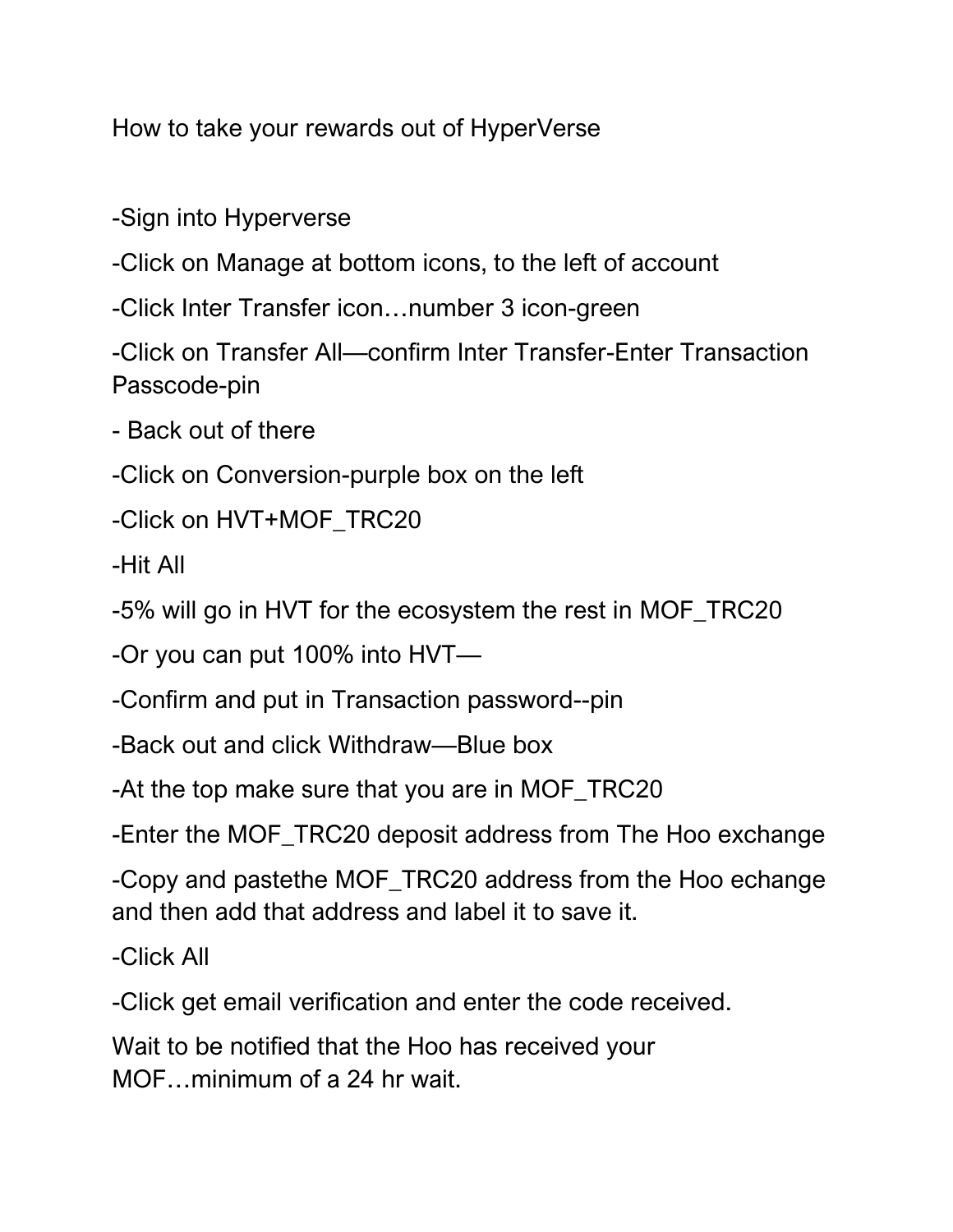Once notified

-Sign into your Hoo account

-Go to assets..my assets

-In search box type in MOF

-Click on Asset Transfer

-Check that it is on Spot Account

-Click Transfer all and submit

-Go to Spot Trading top left

-Search in left upper box for MOF/USDT..click on it

-In bottom section Red box… you will have your MOF available

-Next to that red box on the right are moving green numbers…click on the top set of numbers.

-In red box click 100% and then click SELL MOF

-In the green box to the left of the red box you will see USDT available when it sells.

-When it arrives you hit MARKET ORDER and TRANSFER

-Box will drop down and you click between Balance and Spot Account to change to Spot Account to Balance

-Click transfer all and submit

-Go back to assets-my assets